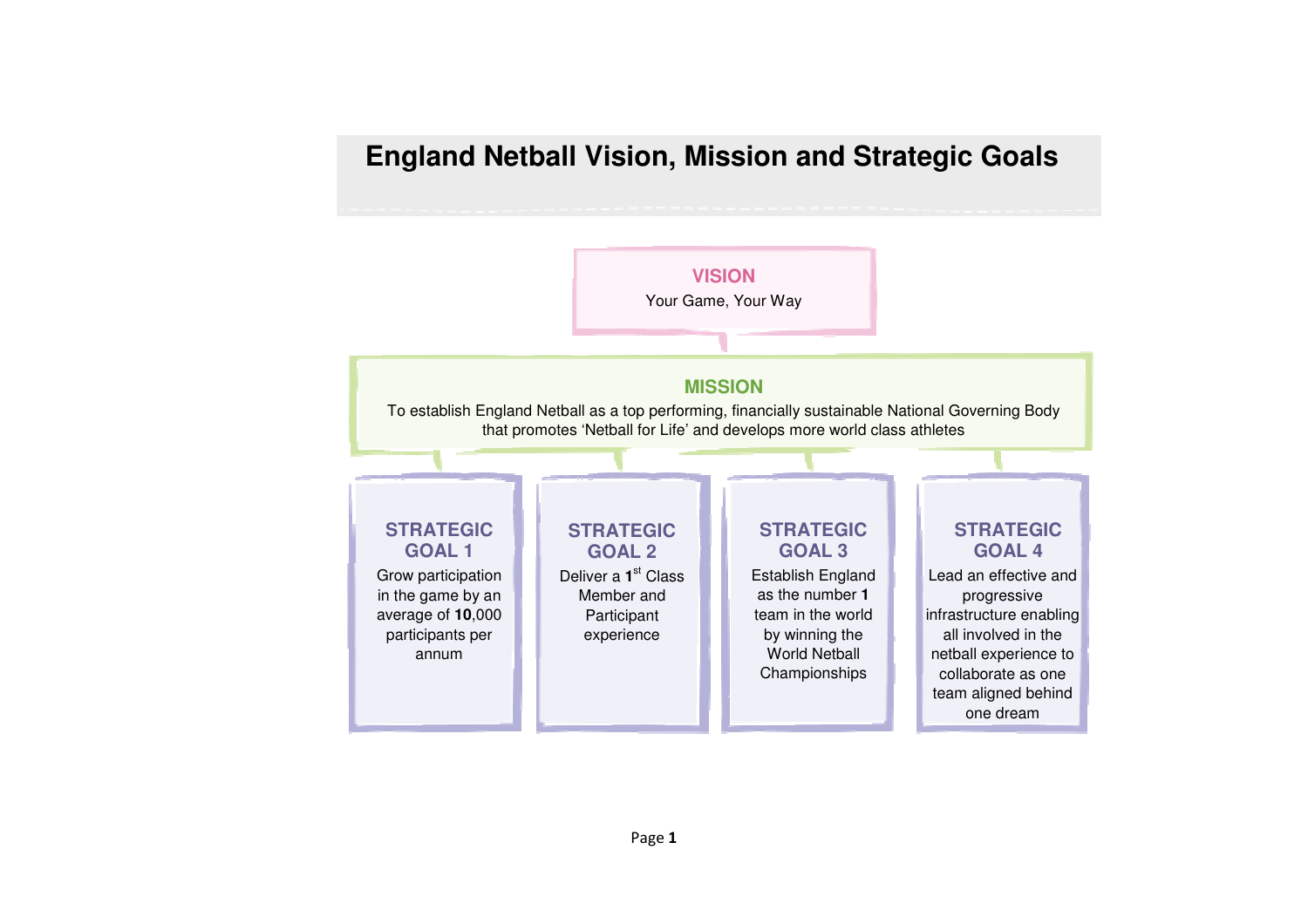# **SECTION 1 – Good Governance, Safeguarding, Equity and Diversity**

Tyne and Wear County Netball Association currently covers the three Local Authorities of Newcastle, Gateshead and North Tyneside, it does not cover the authorities of South Tyneside and Sunderland. An experienced and motivated committee lead the development of netball in the county with a part time NDO and full time NDCC who has covered Newcastle Local Authority in the last 2 years. A number of committee members serve the Regional Technical Support Groups as members or Chairs and therefore have good communication with other Counties in the Region.

## **National Objectives:**

- Establish a structure that recognises EN as a membership organisation but will allow EN to utilise its commercial potential; generating an income and reducing the reliance on Sport England.
- Establish a committee and advisory structure that provides the Board and Central Management Team with the appropriate level of governance support and develops a clear demarcation between strategic board issues and management operational issues.
- Maintain a strong and effective Board.
- Have clarity on the stakeholder engagement within the governance structure including Regional, County, League and Clubs.
- Ensure that the Governance Structure adapts to the external and internal environment and continues to be a first rate NGB.
- Establish a safe, fair and inspiring sporting environment that contributes to a high quality participant experience at all times.

# **Regional Objectives/ Regional Priorities:**

- Appoint a suitable Chairperson to the North East Regional Board following procedures outlined in the North East Constitution
- Maintain a strong working relationship between England Netball staff and volunteers in the Region
- Provide the County Associations in the North East an appropriate level of support in the areas of governance, safeguarding, equity and diversity
- Promote the benefits of Affiliating to England Netball and the Region
- Introduce a Regional Affiliation Fee

# **County Objectives/ County Priorities:**

- Develop and initiate clear Governance structure for full Tyne and Wear County with associated Roles and Responsibilities via new Constitution and Votingprocess for all Committee Members
- Ensure structure of County/Regional/League/Clubs provides clear communication channels and active involvement from more that 75% of the clubs within ourcontrol
- Provide a central database view showing current landscape of Clubs, Schools, Coaches, Officials and Volunteers as a baseline for growth

## **Actions:**

 Adopt a new constitution in line with national governing body structures; widen opportunities for members to get involved in governance. Ensure that governance is best suited to delivering netball in our region and to meet the needs of our members. Ensure that everyone involved in governance is trained and supported to undertake the role they volunteer for. Ensure netball in our county area is delivered in a safe environment and accessible to all.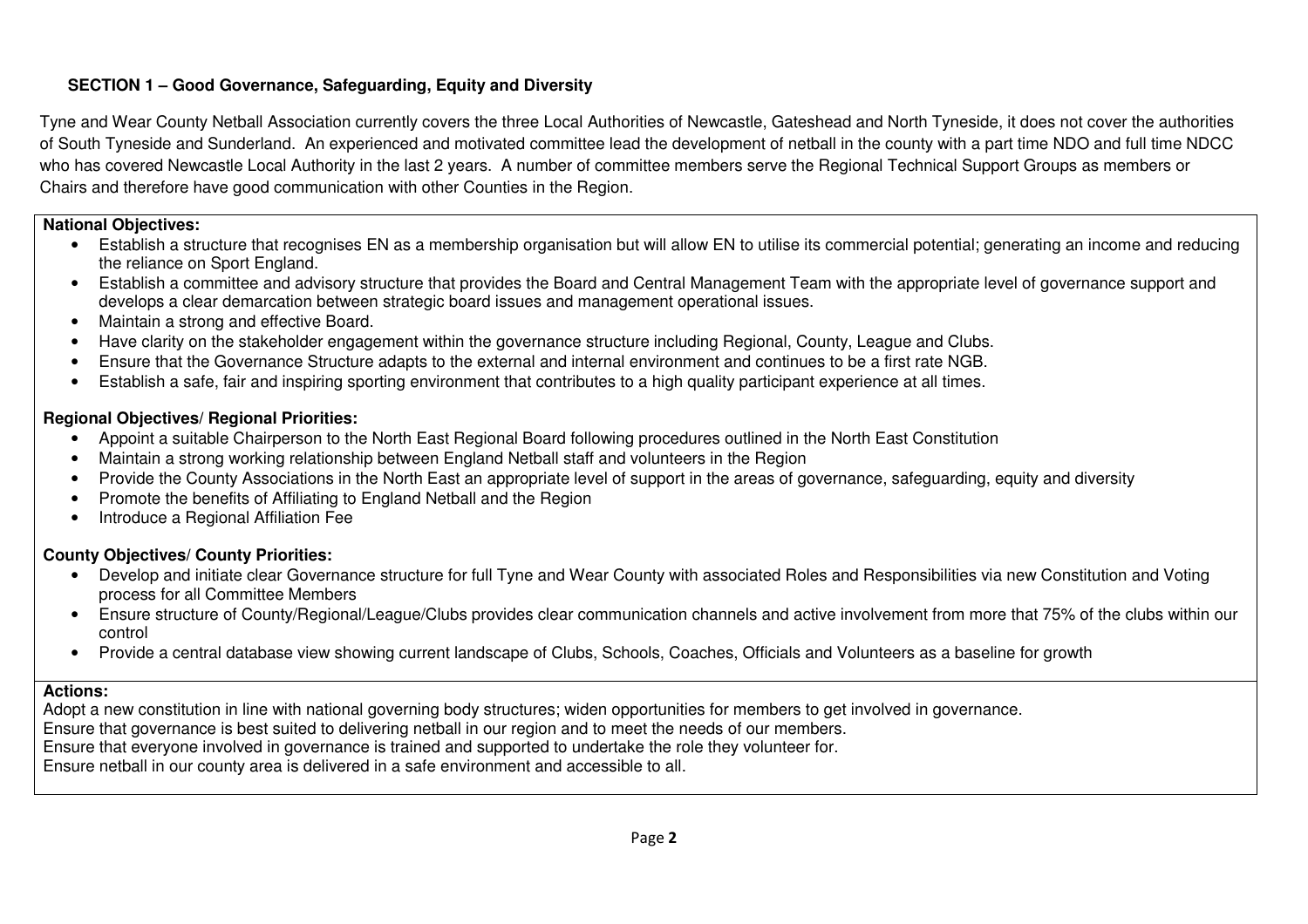# **SECTION 2 – Playing the Game**

#### **2.1 Playing the Game - Schools**

- Netball Activity taking place in a number of state and private schools across the County at both High 5 and 7 a-side level however the County still needs to be fully aware of exactly which schools participate and which do not
- High 5 netball is not delivered in all schools, future work with the Netball Development Officer and NDCC is required.
- A number of primary schools do not affiliate to England Netball yet this free and therefore more promotion needs to be done.

## **National Objectives:**

- Improve quality of netball delivery within schools.
- Improve communication with schools.
- Improve the availability of extra-curricular activity to ensure that provision meets demand and movement of students to club and community sessions.
- Increase the number of affiliated schools.

#### **Regional Objectives/ Regional Priorities:**

- Promote primary school free affiliation
- Gain a better understanding of the Netball Activity taking place in Schools in the North East
- Continue to improve the relationship between Netball Development Officer and School Games Organisers

## **County Objectives/ County Priorities:**

- Increase affiliated schools by 25% (20 over 4 years)
- Increase U11 High 5 in primary schools
- Provide workshops/courses within primary/secondary (Fiona run High 5 workshops in school
- Link to Sports Makers……gain buy in from schools to deliver %age of time to Quality Netball. Which LA's promote netball v not?
- Develop process that ensures Schools have a person-centred approach and have guidance on how to identify talent
- Communicate benefits of schools affiliating to EN and links to Performance Pathway Team

- Increase the number of players at Under 11 age by supporting netball in primary schools, encouraging primary affiliation and promote resources available for primary schools. Run High 5 events.
- Increase the support available to secondary schools by promoting affiliation and resources available from England Netball. Support schools games, promote the Youth Umpire Award and support courses in schools.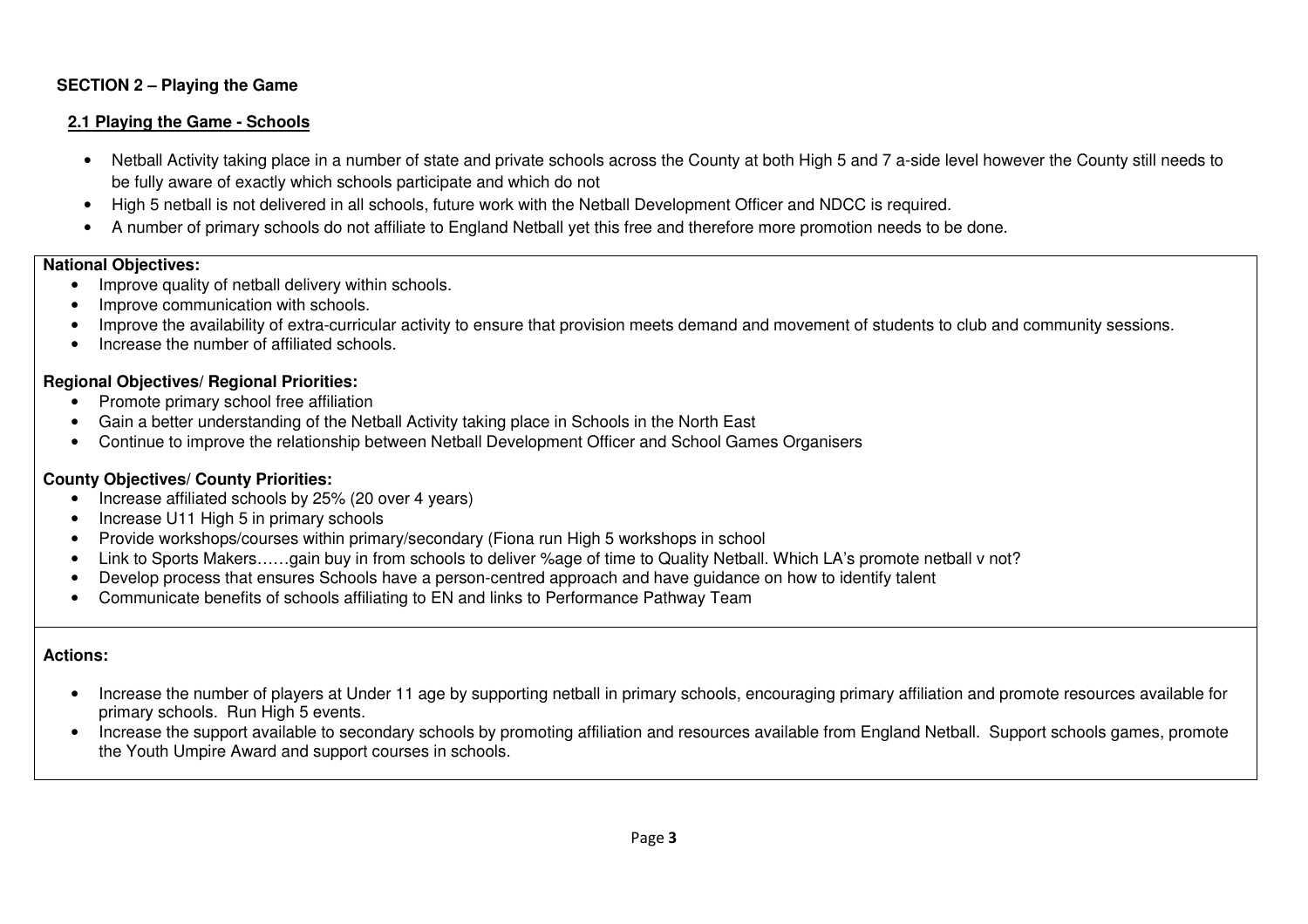# **2.2 Playing the Game – Club Development**

There are currently 33 active clubs affiliated to England netball through Tyne & Wear County Netball Association, there are a mix of competitive and participation based clubs along with teams who just compete in leagues. Many clubs have been established for a number of years and those clubs dominate the top divisions of the Tyne & Wear League. The number of junior teams in the County is low and there is a lack of competition for those that do exist

#### **National Objectives:**

- To grow the club provision for U11's.
- To increase junior club provision through new clubs/sections and additional provision.
- To sustain and increase the number of accredited clubs.
- To support existing clubs to develop their provision, enabling increased participation and quality.
- To grow the number of clubs created as a result of the Back to Netball initiative.
- To support clubs to improve their local promotion, marketing and communication.
- To support clubs to provide increased satisfaction.

# **Regional Objectives/ Regional Priorities:**

- To increase the opportunities for Juniors to participate in Netball
- To continue supporting established clubs in the North East and help those who wish to develop further.
- To utilise the club finder tool once establish to aid the promotion of the North East Clubs

# **County Objectives/ County Priorities:**

- Develop 1 more CAPS Silver and 1 more CAPS Bronze by 14/15
- Produce and Distribute leaflets to schools / competitions with Junior Club Information
- Provide High 5 resources for each club offering under 11
- Develop County objectives to feed Regional objectives that are SMART
- Link to Inter-club tournaments and regular competition

- Support clubs developing new Under 11 sections. Provide training for coaches in clubs around High 5. Offer High 5 county festival.
- Support and promote CAPS clubs within the area.
- Develop and support new clubs at both junior and senior level. Increase affiliation at all age levels.
- Offer netball camps and play days for juniors during holidays.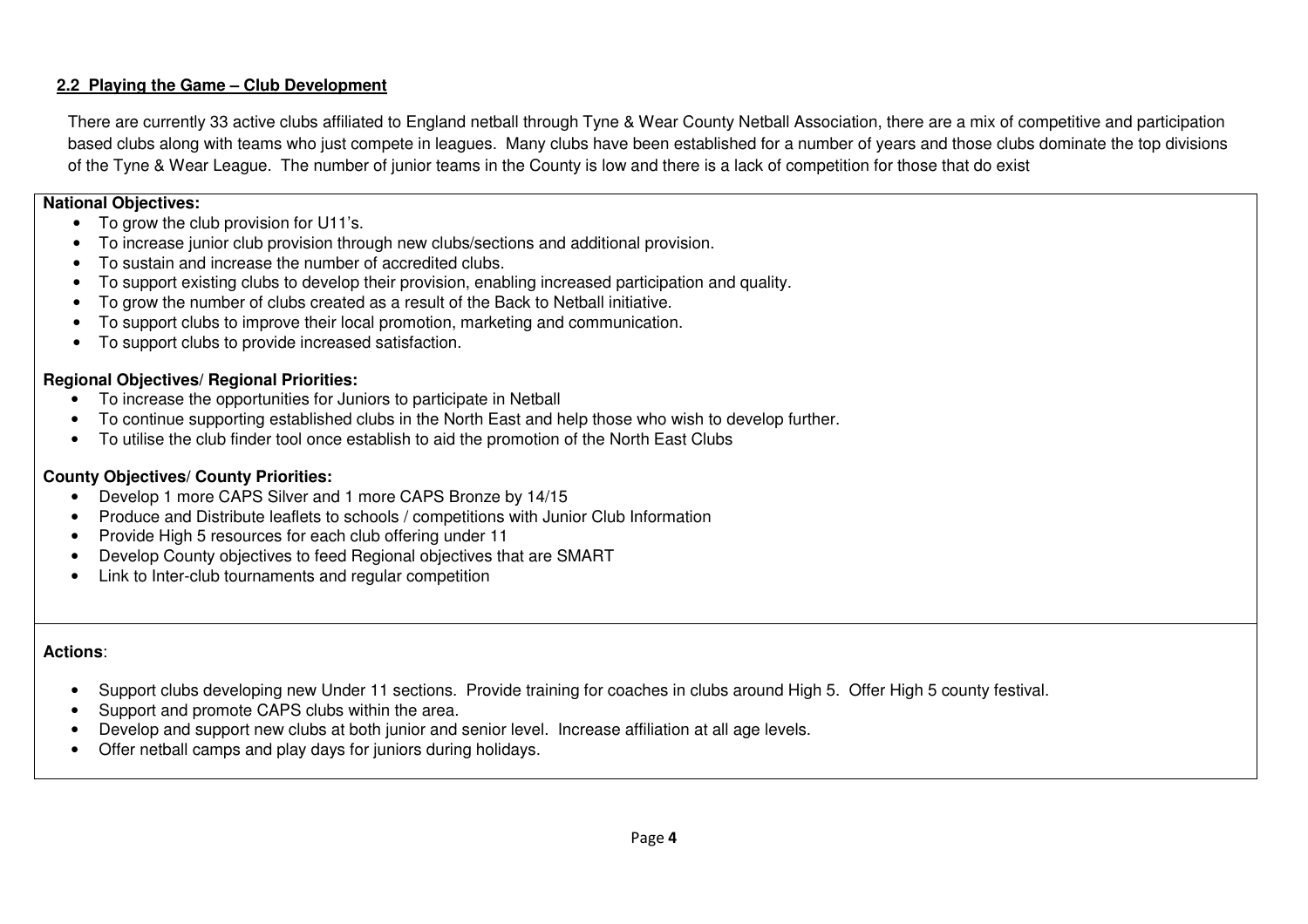# **2.3 Playing the Game – Further Education**

There are 3 Further education colleges within Tyne & Wear County netball Association who all have netball activity taking place in different formats. Gateshead College runs a Netball Academy and players from local clubs attend the college and are part of the academy programme accessing British Colleges Sport Competitions. The 3 Further Education colleges do not get involved in County Competitions and competitive provision for them is low. A number of schools, both state and private have 6 form centres which cater for 16-19 year olds with some of these competing in local competitions and the County Schools Competitions.

#### **National Objectives:**

- Promote existing U19 opportunities through college staff and new College Sports Makers.
- Promote and support new competition opportunities for 16-19 year olds.

# **Regional Objectives/ Regional Priorities:**

- Work with College Sports Makers to provide netball opportunities for 16-19 year old
- Ensure Colleges are invited to County rounds of Under 19 Schools Competitions

## **County Objectives/ County Priorities:**

- Identify and create links to the 3 identified colleges to promote involvement in Netball Clubs (may change if T&W extends) establishing a Link Person with each college
- Link to the Sports Maker posts (17m investment nationally across colleges)
- Establish a link person within each college
- Invite colleges to U19 schools competitions (possibly universities?)
- Disseminate club information to colleges

- Work with existing schools/colleges to promote netball within the 16-19 age range with a view to keeping players in the game and providing them with competition.
- Work with College Sports Makers to promote and increase netball within further education sector.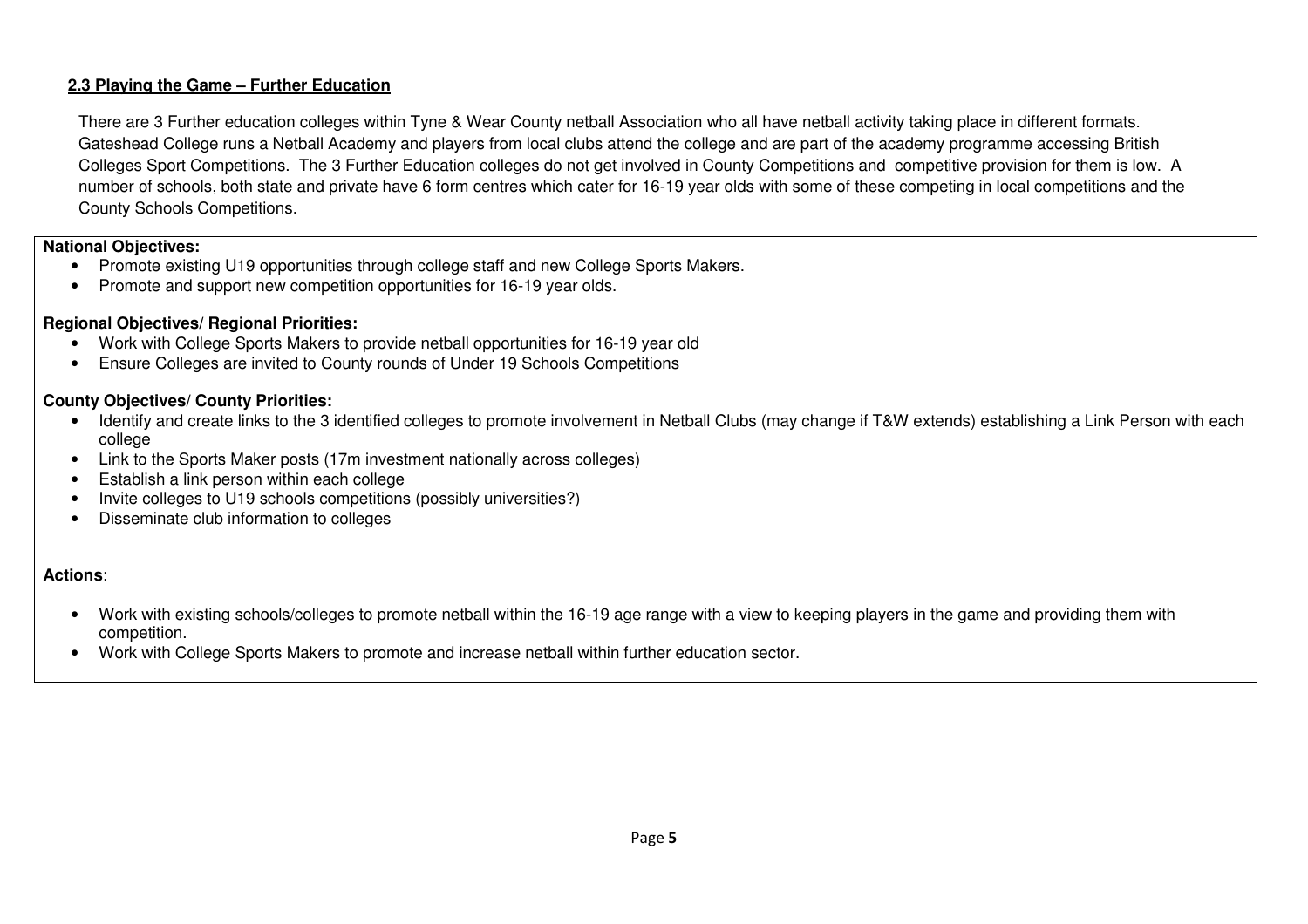# **2.4 Playing the Game – Higher Education**

There are 2 Universities within Tyne and Wear County netball Association Boundary – Northumbria and Newcastle. Riverside netball club is based at Northumbria Universities Coach Lane campus and has trained at the venue for a number of years. The North East Regional Office is also based at the University and there the County Association has a good relationship with the regional office and an improving relationship with Northumbria University. Many volunteers assist with umpiring for the Universities in the region in BUCS competitions and support the franchise based at Northumbria during match days.

#### **National Objectives:**

- To recruit and deploy a network of student volunteers to act as netball officer and support the delivery of a varied netball programme within universities.
- To enable students to access competitive netball opportunities.
- To increase participation in netball within HE institutions.
- To strengthen the relationship with BUCS, HE institutions and individual students.
- To have a coordinated approach to delivery within the HE sector.

## **Regional Objectives/ Regional Priorities:**

- To work with England netball to identify Universities to work with on the UNO project
- To work with universities to provide competitive opportunities via the North East Regional League
- To gain a full understanding of the netball activity taking place in Universities throughout the North East

## **County Objectives/ County Priorities:**

- Strengthen links with BUCS and HE Netball programmes via individual Netball Officers attached to the Universities
- Develop support and coaching for Netball Volunteers

- Support the University Netball Officers to engage with students and increase playing of netball in higher education.
- Work with the UNO to establish stronger links between the county, local clubs and higher education.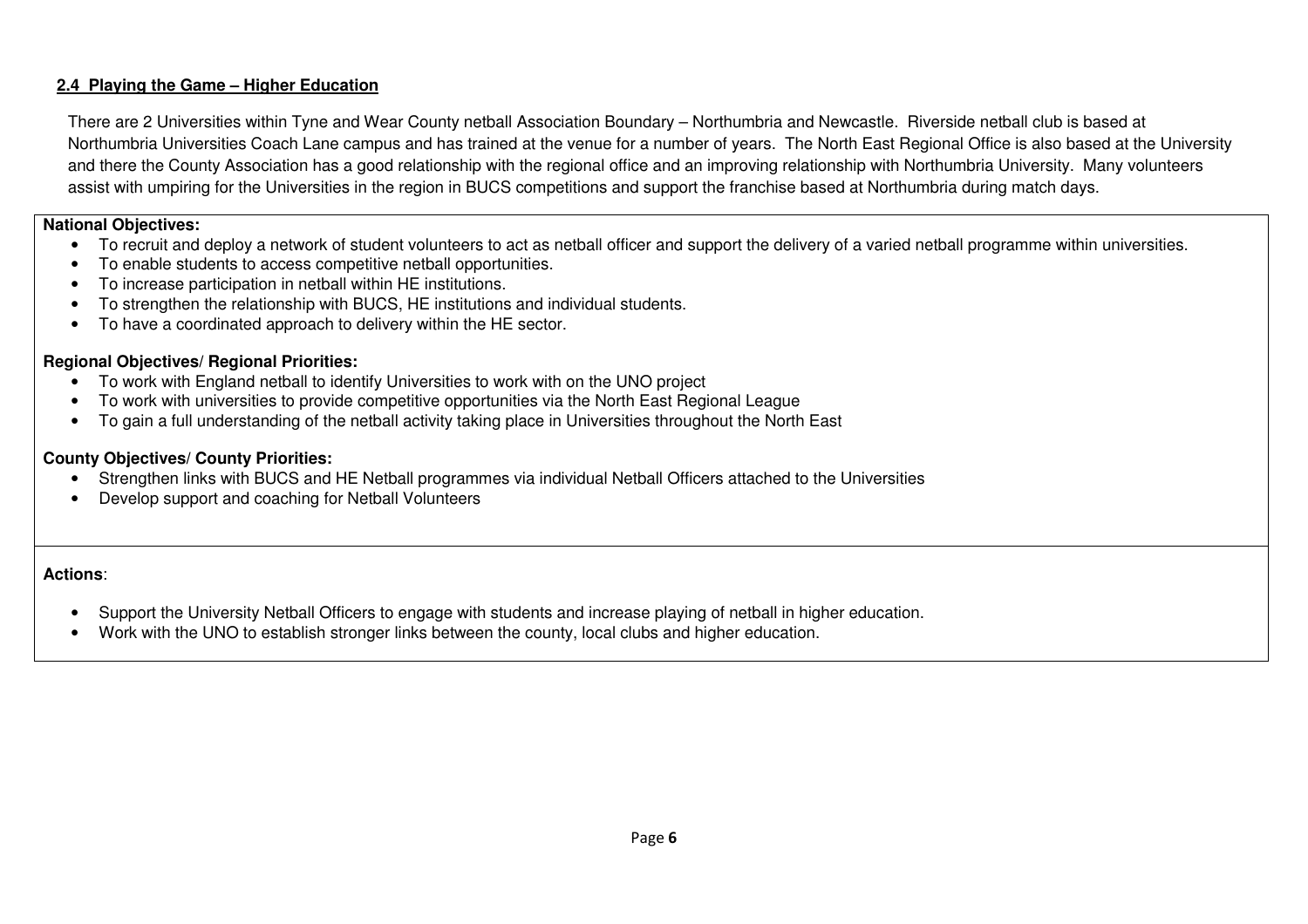## **2.5 Playing the Game – Community**

There have been more than 1,000 participant reintroduced to netball throughout the Back to Netball programmes delivered in Tyne & Wear between 2009 and 2013. Many of these participants have formed new clubs, joined existing local clubs or taken part in local Back to Netball festivals. There has been a full time Netball Development Community Coach working in Newcastle which has helped to increase the number of participants engaged in that local authority however expanding the areas this coach covers could increase numbers further.

#### **National Objectives:**

- To deliver accessible, affordable opportunities for participants to 'pay and play' netball with limited commitment.
- To deliver accessible, affordable community sessions for children in areas with no club infrastructure.
- To continue to grow the number of women who are reintroduced to netball through the Back to Netball initiative.
- •Commercial providers objective TBC by commercial working group.

#### **Regional Objectives/ Regional Priorities:**

- Continue to support the existing Back to Netball Sessions and develop further sessions to meet demand
- Provide competitive opportunities for Back To Netball participants through 'pay and play' sessions

#### **County Objectives/ County Priorities:**

- Utilise mapping against female demographic to establish target areas for Pay and Play sessions
- Provide umpire and coach support to the Pay and Play sessions
- Link to the Back to Netball sessions to provide varied levels of play for participants

- Support Netball Development Officers to deliver Netball Now, Youth Netball Now, Back to Netball and Intro 2 Netball programmes.
- Increase numbers taking part in netball.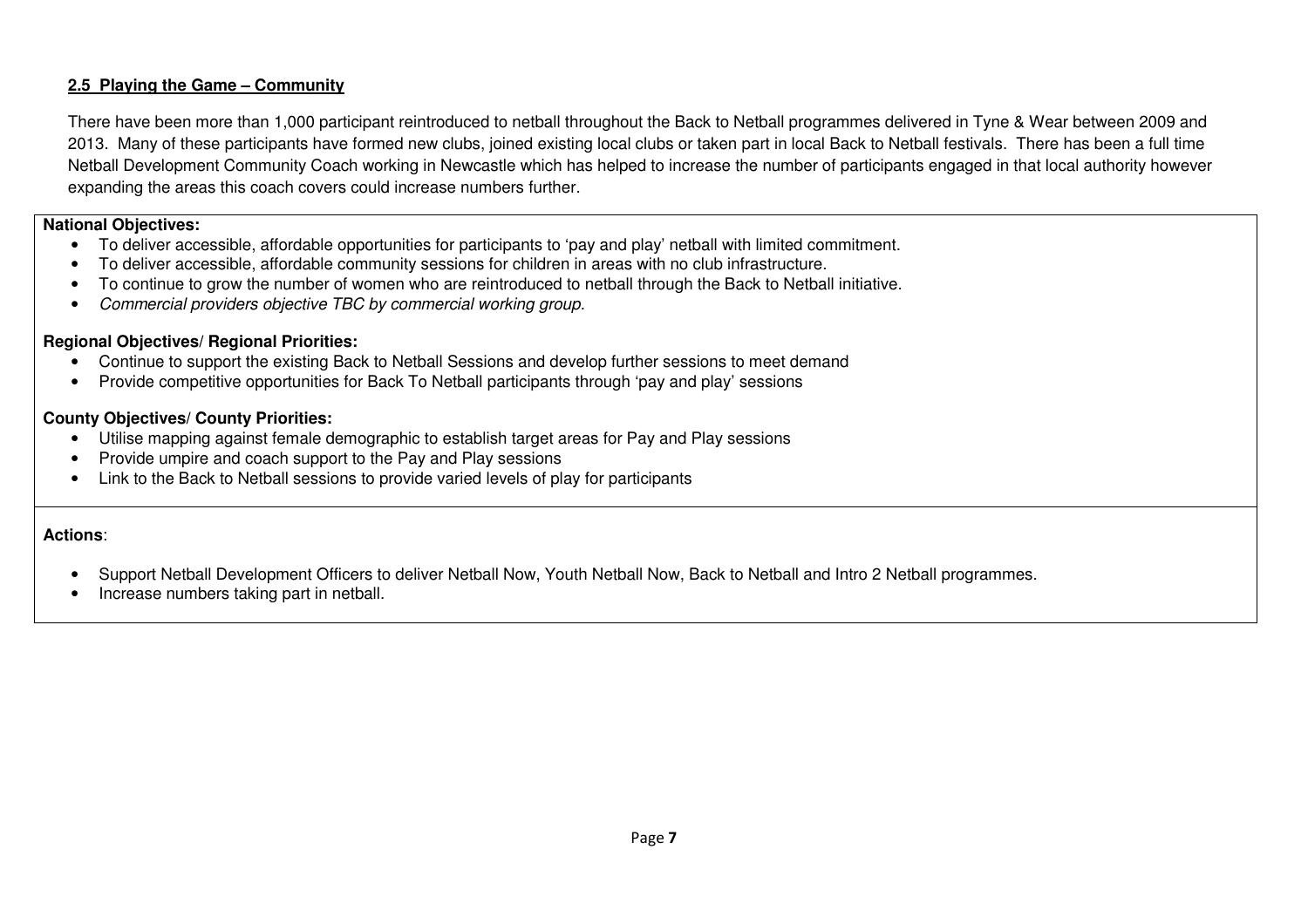# **2.6 Playing the Game – Facility Development**

Within the County there are two 3 court netball facilities, Blue Flames Sporting Club and Sports Central @ Northumbria University. Blue Flames is utilised as the County netball Venue and hosts the Tyne & Wear Winter and Spring Leagues and the North East Regional League. Gateshead Leisure Centre also has 3 courts within its facility, has been utilised for Regional Clubs Competition and Tyne & Wear Junior League and hosts Gateshead Netball Club training sessions. Walker Activity Dome has recently been refurbished and has been utilised for Back to netball festivals and hosts Tigers Netball Club training sessions.

## **National Objectives:**

- In partnership with Badminton England and England Basketball actively influence the development of, and access to community facilities in common priority areas.
- Establish a new network of appropriate standard indoor netball facilities (caged netball) through a partnership with the English Cricket Board (ECB).
- Increase and enhance the network of County and Regional Netball Centres providing central venue homes for netball.
- Support the provision of Intensive Netball Training Centres (INTC's) offering high quality netball environments for performance athletes.

## **Regional Objectives/ Regional Priorities:**

- Support the Performance Technical Support Group to access suitable facilities for Performance Pathway programmes
- Support the development of new facilities where appropriate
- Assess current access to facilities and look to develop new partnerships where appropriate to reduce hire costs where possible.

## **County Objectives/ County Priorities:**

• Establish formal agreement with Sports Central for the utilisation of their facilities for Netball Growth

- Assess facilities available across the county area.
- Support the development of community netball facilities where opportunities arise.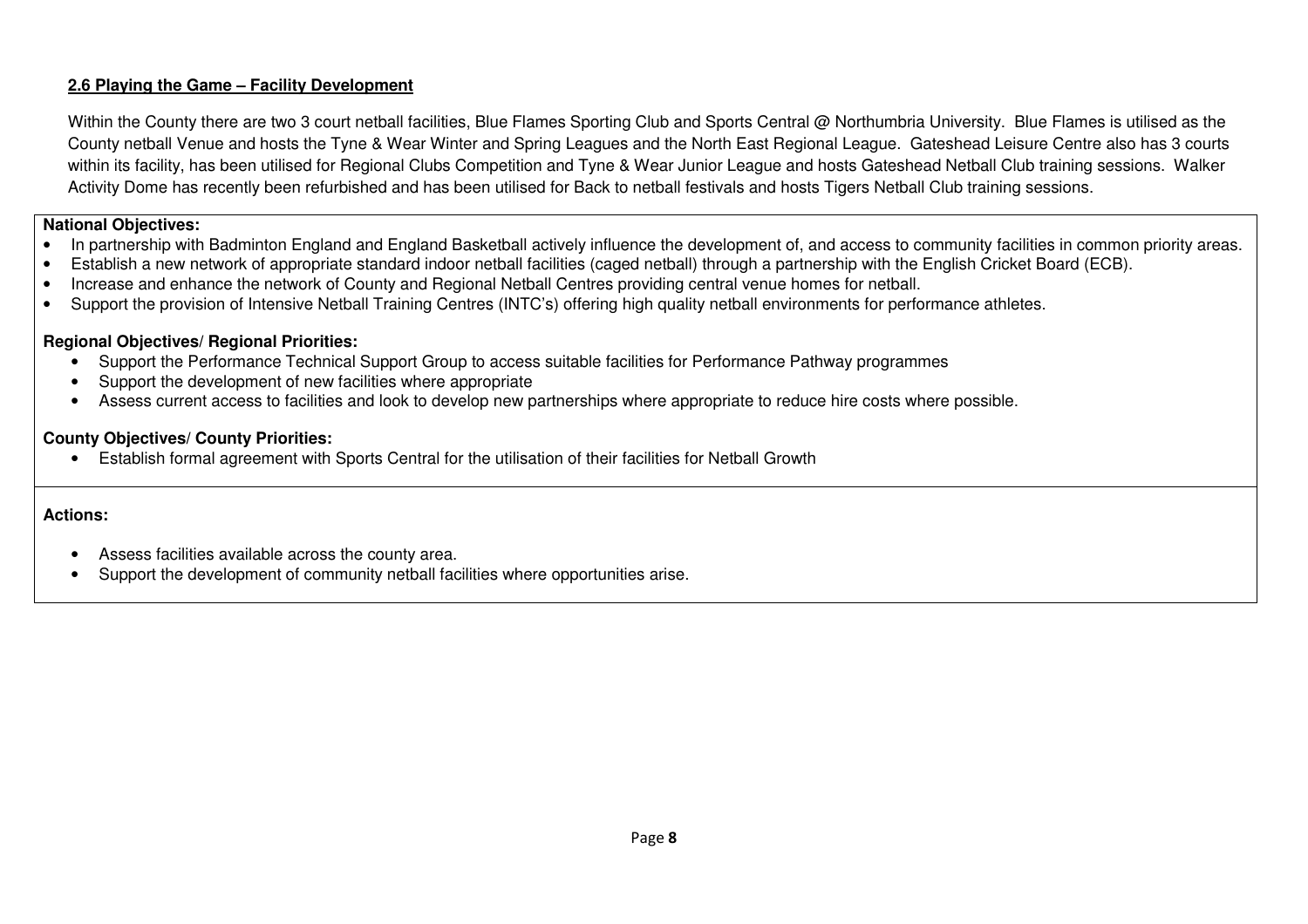## **SECTION 3 – Performance**

There are currently 3 satellite academies and 1 county academy in Tyne & Wear and an Under 14 Development Group. The academies are all delivered by Level 2 Qualified Coaches with some players progressing through to Regional Squads.

## **National Objectives:**

- To ensure there is an increased number of better quality athletes progressing into the senior elite programmes a conveyor belt for high quality English athletes taking players from 11/12 years old all the way through to our elite teams.
- To ensure that as many people as possible make personal progress to a level which fulfils their potential, stimulating regular and sustained participation and improving the quality of competitive netball played in England.

#### **Regional Objectives/ Regional Priorities:**

- Aim to add the additional U19 (RPA) while progressing the current academies (Re-branded to RA) (Separate to NTL)
- Lease with local colleges/schools/university's/facilities to ensure the best training environment is available to athletes
- CPD Scouting have an increased database of educated scouts to work locally within the region on regular basis, monitoring progression of athletes

#### **County Objectives/ County Priorities:**

- Agree and establish a fair and transparent process for player progression that is agreed by all and gives a rounded view of player abilities reaching across the Tyne and Wear Region
- Provide more opportunities for competitive play across the County
- Provide a link with NSL franchising to give a better understanding and support to 'Talented' players wanting to progress

- Continue to deliver quality county and satellite academies in line with England Netball performance requirements.
- Develop the available scouts to ensure that talented players are identified and opportunities offered. Review the current scouting and selection process in the county.
- Establish development opportunities for Under 11, Under 12.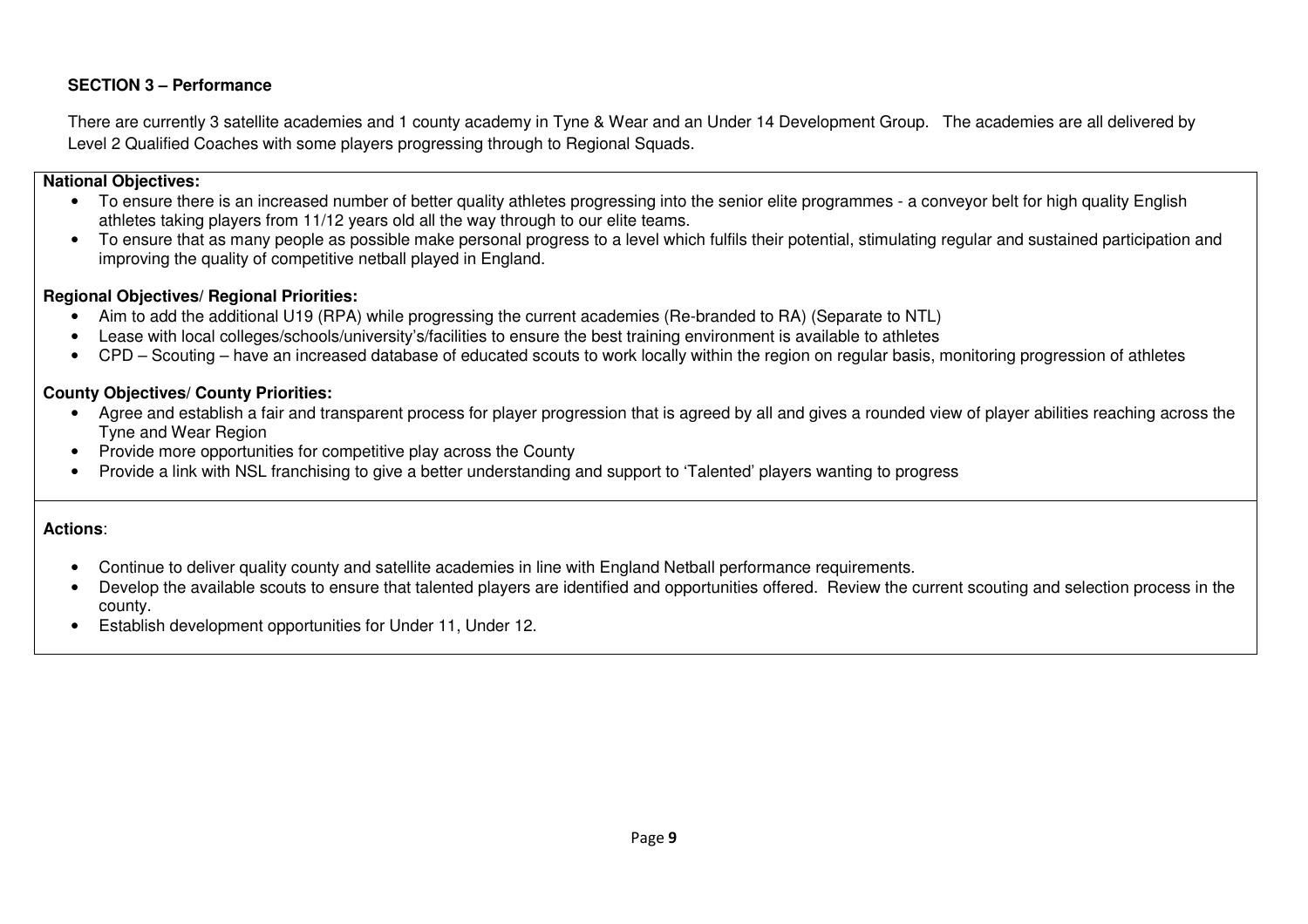# **SECTION 4 – Competition and Events**

Tyne and Wear County has a very active adult competition environment. Participation is rising with new entrants to our league generated mainly through the local Back to Netball initiatives but also via the classic route of established clubs. We have started to vary our competition offering and we see this as a key area of development moving forward. In terms of juniors our participation rates are falling and this is an area that the county wants to address on all fronts not just competition.

#### **National Objectives:**

- To provide increased playing opportunities for existing participants.
- To provide more flexible opportunities to attract new participants.
- To enhance the local and regional infrastructure to be able to deliver more competitive opportunities.
- To enhance the local and regional infrastructure to further support the player pathway.
- To engage with other providers to deliver an extended competition and events offer to participants.
- To ensure the delivery of all competition and events is in line with the 6 principles of delivery.

# **Regional Objectives/ Regional Priorities:**

- To enhance the local and regional infrastructure to be able to deliver more competitive opportunities.
- To enhance the local and regional infrastructure to further support the player pathway.
- To engage with other providers to deliver an extended competition and events offer to participants.

## **County Objectives/ County Priorities:**

- To provide increased and varied playing opportunities for existing participants
- To attract new participants into the game
- To target the provision of appropriate participation and competition for young players which engages and draws them into the sport
- To work with the Regional Office and appropriate parties to influence the development of facilities
- To exploit the opportunities offered through web and social media to attract participants of all ages into the game
- Bring back County tournaments for players U23 at all levels and encourage participation
- Promote a North East Netball Tournament
- Promote and deliver an Inter County Competition

- Support the delivery of Back to Netball and High 5 festivals.
- Review and ensure that League netball provision meets members needs. Introduce new leagues to cater for new/different needs. Assess provision to ensure it facilitates player development and advancement of clubs at a regional and national level at all age levels.
- Support our clubs and schools taking part in national events at all age levels.
- Review and if appropriate introduce new forms of netball pay and play, FastNet, Cage Netball, Under 19, Over 40, etc..
- Review rules and regulations to ensure they provide a safe environment which is accessible to all.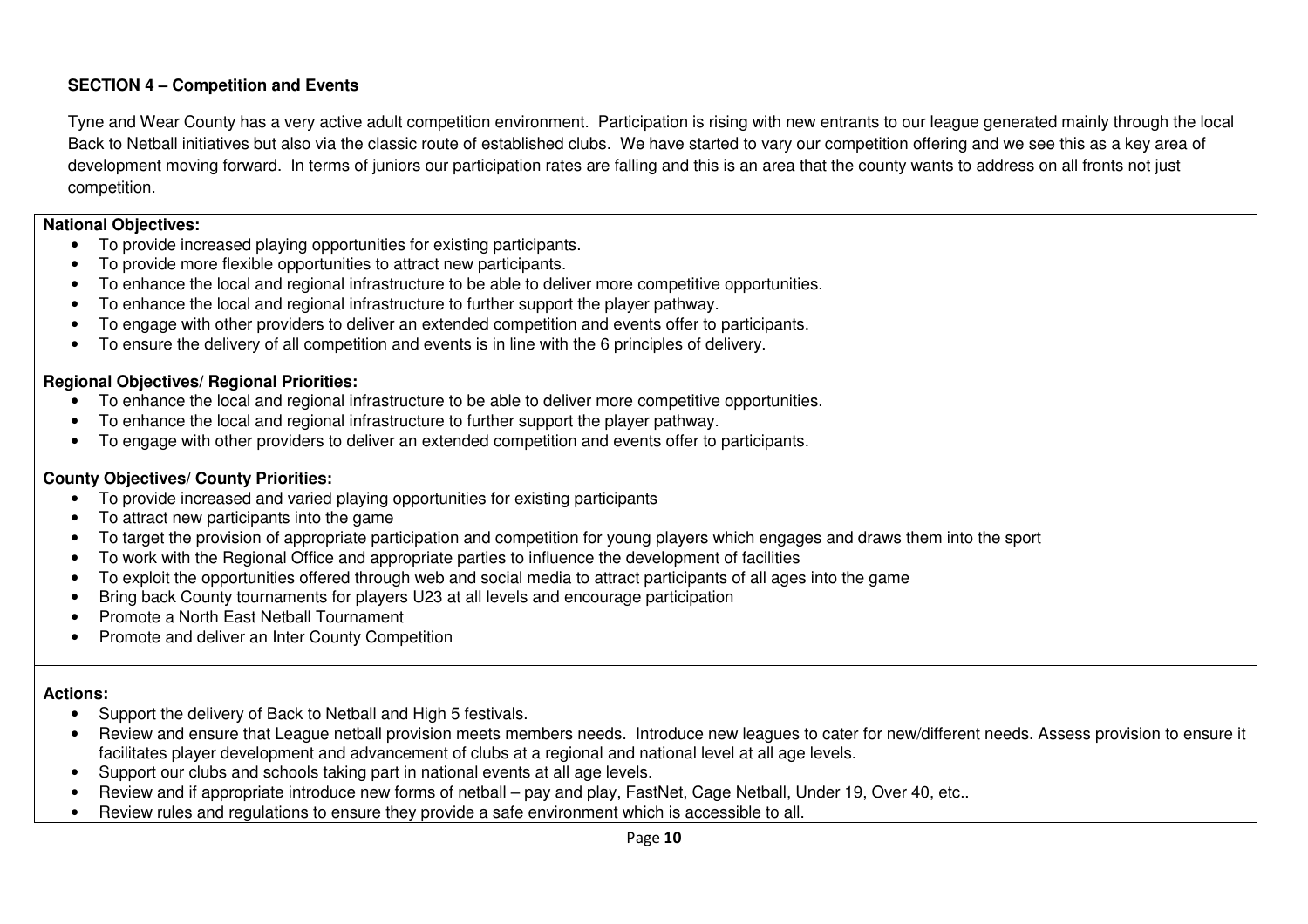# **SECTION 5 – Volunteering**

Tyne & Wear has a number of supportive volunteers who are passionate about the development of netball in their County. We recognise the importance of developing young volunteers and are looking to develop a Youth Advisers group in the County. We have supported the Goalden Globes programme for a number of years and have had National Winners from within the County, we are looking to develop a County programme based on the Categories from the National Event and hoping to hold an annual awards evening.

#### **National Objectives:**

- A tailored volunteer support programme for all volunteer segments with a clearly defined pathway for volunteers.
- Increased levels of satisfaction amongst the volunteering community.
- More people volunteering in netball that we know about and can support.
- Clarity of committee roles and succession planning in place.

# **Regional Objectives/ Regional Priorities:**

- Work with volunteers registered on the Pass on Your Passion programme to complete hours
- Engage with and promote the new 26+ volunteering programme
- Provide a Regional Event Annually to celebrate the North East Goalden Globe winners

## **County Objectives/ County Priorities:**

- Support the creation and introduction of a Youth Advisory Group within revised Constitution that enables more participants to feed into the decision making process for County
- Deliver a reward and Recognition site on website for Volunteers to celebrate successes and share learning.
- Youth volunteers from each junior club with elected Chair reporting to Committee
- Set up a County recognition event which could feed into Goalden Globes

## **Actions**:

• Promote and support the various volunteering courses and initiatives including Pass on Your Passion; Young Netball Organiser; Youth Advisors; Goalden Globes and Adult Volunteer Programmes.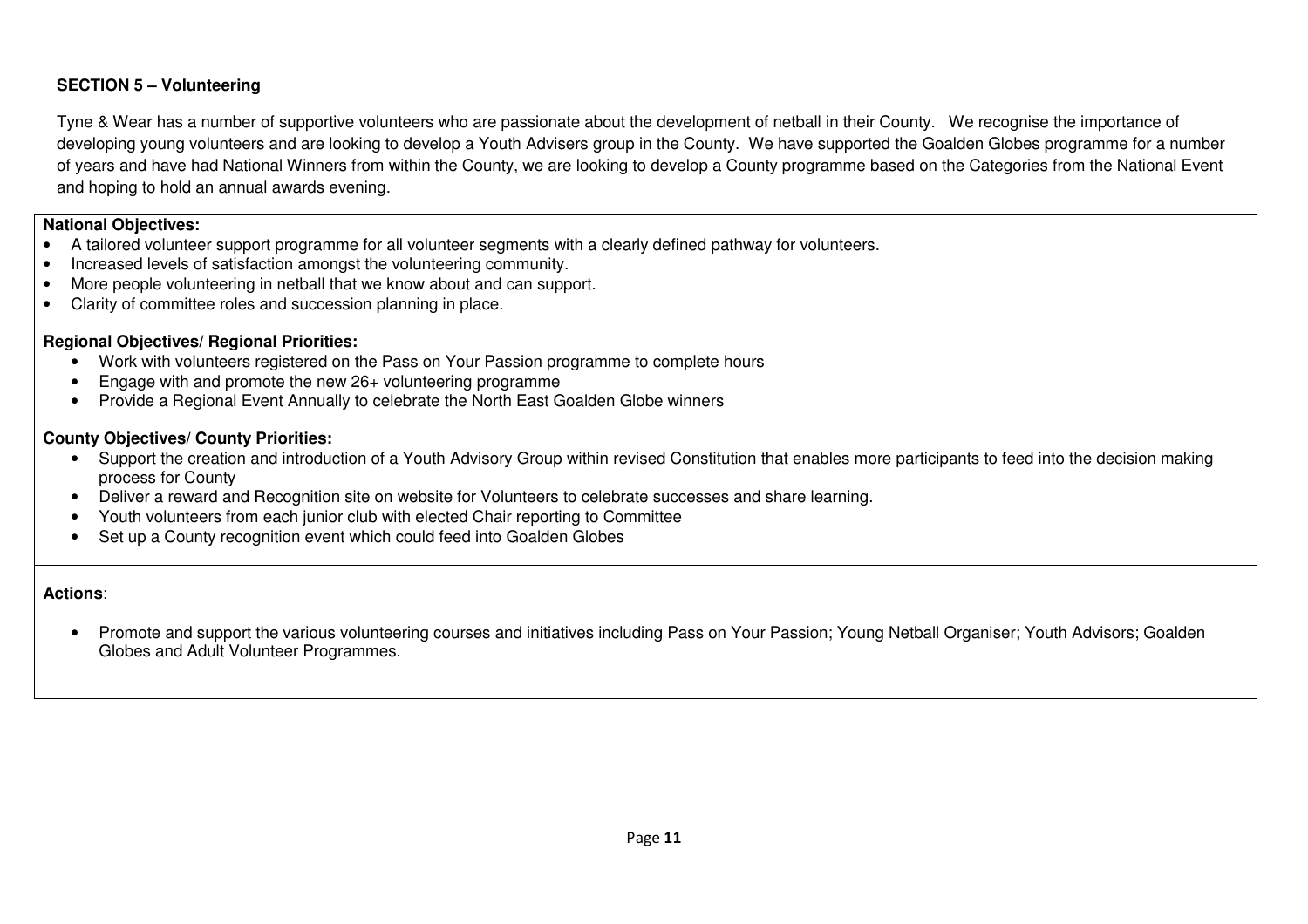# **SECTION 6 – Coaching**

Tyne & Wear has a number of experienced and dedicated coaches delivering in Clubs and throughout the Satellite and County Academies. There has been a steady increase in the number of new Level 1 Qualified coaches over the last 4 years however many of these have been University Students who have since moved out of the area and therefore do not always contribute to the Coaching network in the County. There has been a demand for UKCC Level 2 Courses in the county however that demand has not always been enough to fill a course and therefore courses have been cancelled or postponed. There are a number of England Netball Level 2 Club Coaches who need to convert to a UKCC Qualification by 2015 to enable them to continue coaching in club and performance pathways.

#### **National Objectives:**

- Increase the number of skilled, qualified and active coaches.
- Improve on-going support for and recognition of coaches.
- Increase deployment opportunities for coaches.

#### **Regional Objectives/ Regional Priorities:**

- Increase the number of qualified coaches at UKCC Level Two and Three
- Support the transition of coaches through the Level 2 Conversion course
- Implement an equitable and transparent recruitment process for all Academy programmes
- Ensure suitably qualified coaches support all structured player development programmes
- Develop a mentoring and support programme for all Academy Coaches
- Meet the demand for Level One, Two and Conversion Courses in the North-east on annual/ bi-annual basis

## **County Objectives/ County Priorities:**

- Create and support the maintenance of set KPIs for caches delivering across the County
- Provide coaches with a route for shared learning and resources
- Increase number of active Qualified Coaches at all levels

- Support individuals to qualify at all coaching levels by establishing a 'grant' system to help with the costs of qualification.
- Work with the Region to offer updates and workshops for qualified coached to allow them to develop.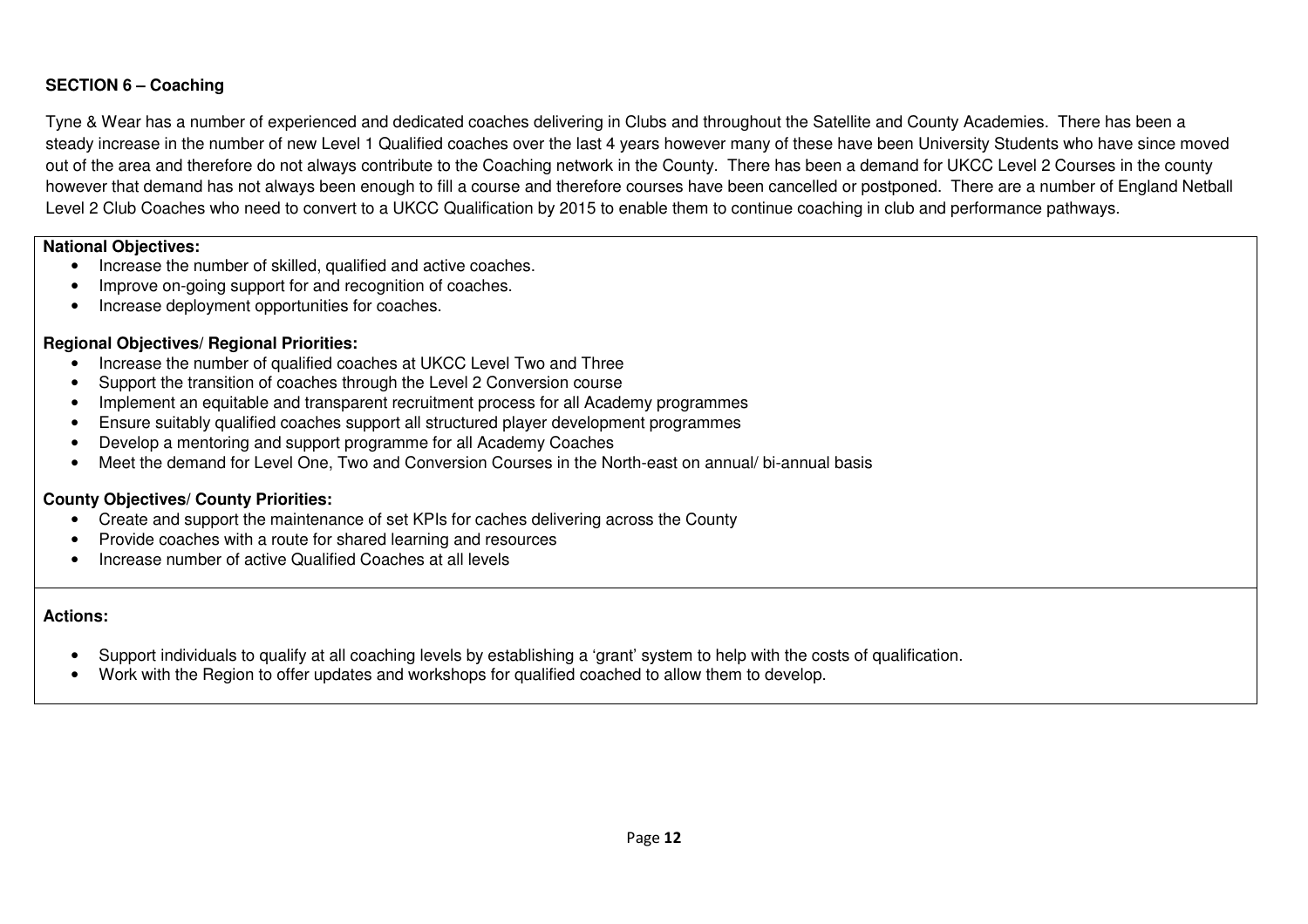# **SECTION 7 – Officiating**

Tyne & Wear has a number of qualified umpires and umpires with experience of officiating at national events who are respected by clubs and throughout the region. The county is committed to developing young umpires and offers a mentoring programme to all umpires who officiate in their Leagues. Many of the B Award umpires in the county umpire at North East Regional League fixtures with 2 umpires having already achieved their A Award written exam and working towards their practical test.

## **National Objectives:**

- Increased levels of participant satisfaction with the quality of officiating.
- A centrally managed officiating programme with clearly defined policies and procedures that assist in providing transparency and consistency across officiating.
- A skilled network of officials accessing the right CPD more often, supported through the introduction of a continuous professional development (CPD) programme and additional development opportunities.
- A world class officiating certification and support programme that ensures officials are proficient and competent for the levels at which they officiate.

#### **Regional Objectives/ Regional Priorities:**

- Development of new Umpire Tutors/Assessors/Mentors
- Provide CPD opportunities for all level of umpires
- Encourage/Promote Youth Umpire Opportunities

## **County Objectives/ County Priorities:**

- Revisit Player, Coach Code of Conduct
- Encourage Youth Umpires
- Develop more umpires across County
- Advertise and promote CPD courses for more trained and Qualified officials

- Continue to support umpires to gain Youth, Beginner, C, B and A Awards through organising courses, offering mentoring, running league and regional seminars, etc..
- Promote and support volunteers wishing to qualify as Match Bench Officials
- Work via the Region to offer other opportunities for Umpires wishing to develop.